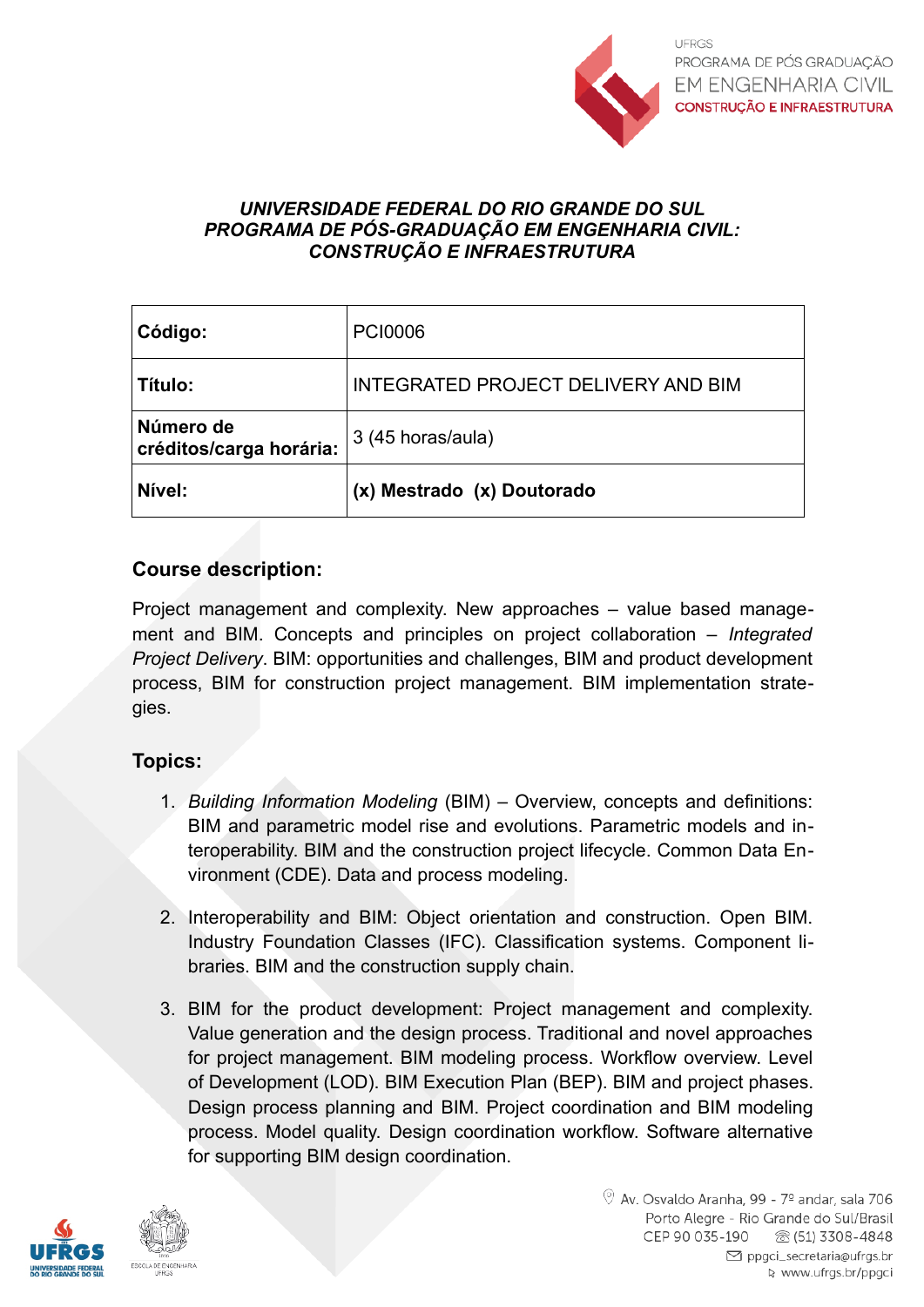

- 4. BIM in the project life cycle: BIM multiple dimensions. BIM for construction and project life cycle. Challenges for integrated BIM in the construction phase. Production planning and control of the construction project. BIM 4D. BIM 4D and Last Planner System. BIM for production control. BIM 5D and cost management in construction projects. Quantity take-off (QTO). Benefits and challenges of BIM 5D application to production costs planning and control in the construction project. BIM for Life Cycle Assessment. BIM for Facilities Management.
- 5. BIM for construction project management: Value based management and BIM. Limitations of the traditional project management approach. Novel approaches for project management. Lean and BIM interaction and synergies.

## **Objectives:**

The course focuses on the fundamental concepts and practices involved in the use of Building Information Modeling (BIM) for construction project management, by presenting to the student. It will give students an overall understanding of BIM, presenting the advantages and challenges for its use throughout the lifecycle of a building, from planning, design, construction, operation, and management. The course will also provide students the necessary elements to understand how BIM technology contributes to develop a collaborative and multidisciplinary environment for the construction project, including communication among stakeholders, clash detection, design integration and coordination, and change management.

# **Work method (main activities):**

Regular classes. Papers reading and discussion. Guest lectures. 4D and 5D BIM modeling workshops. Individual and group assignments.

# **Grading:**

Grading will be based on two components, a group assignment involving the use of BIM software for solving a practical problem, and an individual assignment comprehending the preparation of an academic paper that delves into on of the topics discussed in the course.

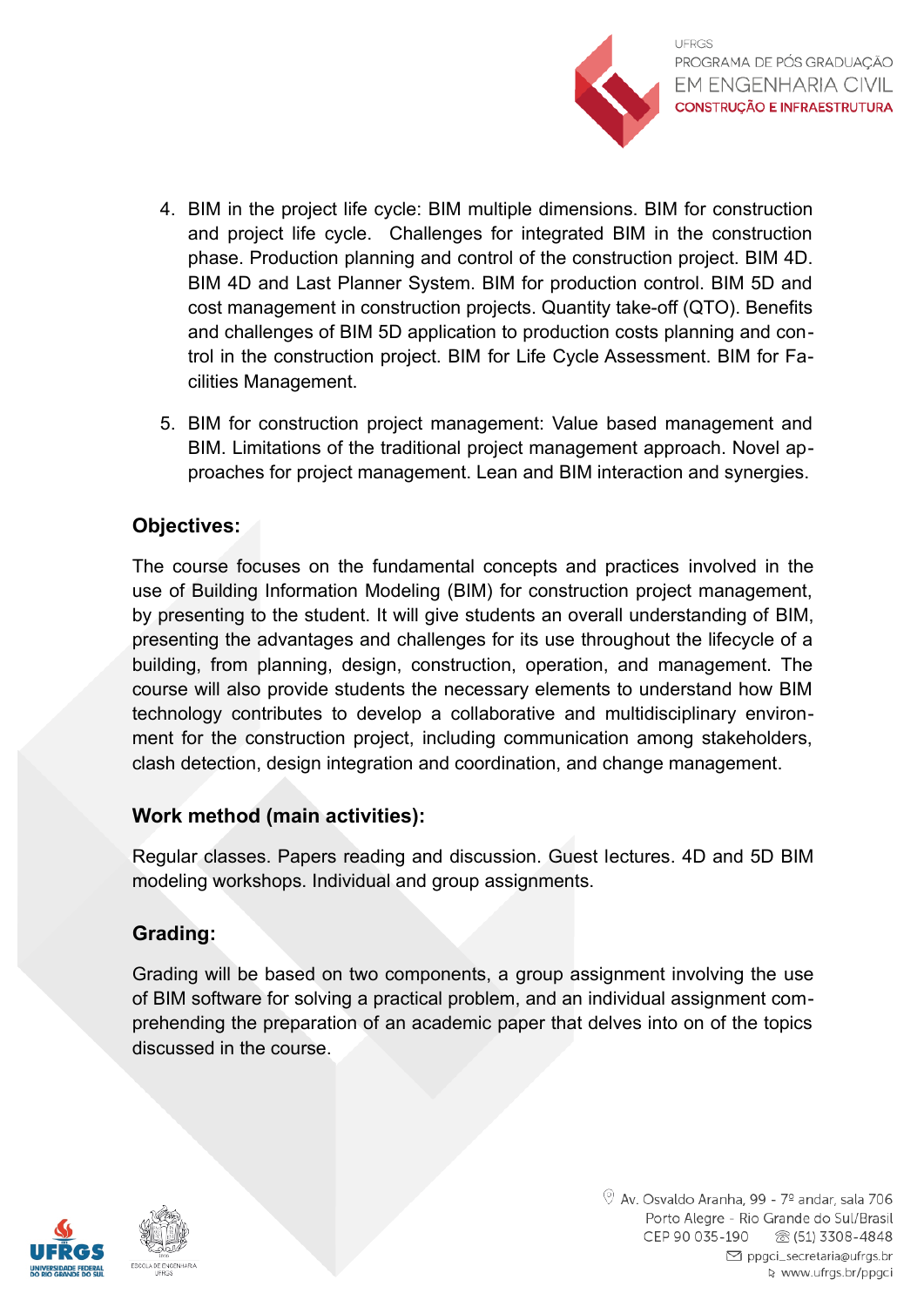

## **References**

### **Basic references**

ABDI – AGÊNCIA BRASILEIRA DE DESENVOLVIMENTO INDUSTRIAL. **Coletânea Guias BIM ABDI-MDIC**. Brasília, DF. 2017.

AIA – AMERICAN INSTITUTE OF ARCHITECTS. **Integrated Project Delivery: A Guide**, 2007.

BORRMANN A., KÖNIG M., KOCH C., BEETZ J. (eds) **Building Information Modeling**. Springer, Cham. 2018.

EASTMAN, C. et al. **BIM Handbook: a guide to building information modeling for owners, managers, designers, engineers and contractors**. 2nd. ed. New Jersey: John Wiley & Sons Inc., 2011.

LEITE, F. L. **BIM for Design Coordination**. Willey: Hoboken, New Jersey. 2020.

SMITH, D. K.; TARDIF, M. **Building Information Modeling: a strategic implementation guide for architects, engineers, constructors, and real estate asset manager**s. New Jersey: John Wiley & Sons Inc., 2009.

#### **Supplementary references**

BIOTTO, C.; FORMOSO, C. T.; ISATTO, E. L. *Uso de modelagem 4D e Building Information Modeling na gestão de sistemas de produção em empreendimentos de construção*. **Ambiente Construído**, 2015, v.15 n.2

DAVE, B.; KOSKELA, L.; KIVINIEMI, A.; OWEN, R. L.; TZORTZOPOULIS FAZENDA, P. **Implementing lean in construction: Lean construction and BIM.** CIRIA, 2013.

DANG, T. ;BARGSTÄDT, J-H. 4D *Relationships: The Missing Link in 4D Scheduling*. **Journal of Construction Engineering and Management**, 142, 4015072, 2016. DOI: 10.1061/(ASCE)CO.1943-7862.0001007.

HAMLEDARI, H.; MCCABE, B.; DAVARI, S.; SHAHI, A. *Automated Schedule and Progress Updating of IFC-Based 4D BIMs*. **Journal of Computing in Civil Engineering**, 2017, 31, 04017012.

HEIGERMOSER, D. et al. *BIM-based Last Planner System tool for improving construction project management*. **Automation in Construction**, v. 104, p. 246–254, 2019.